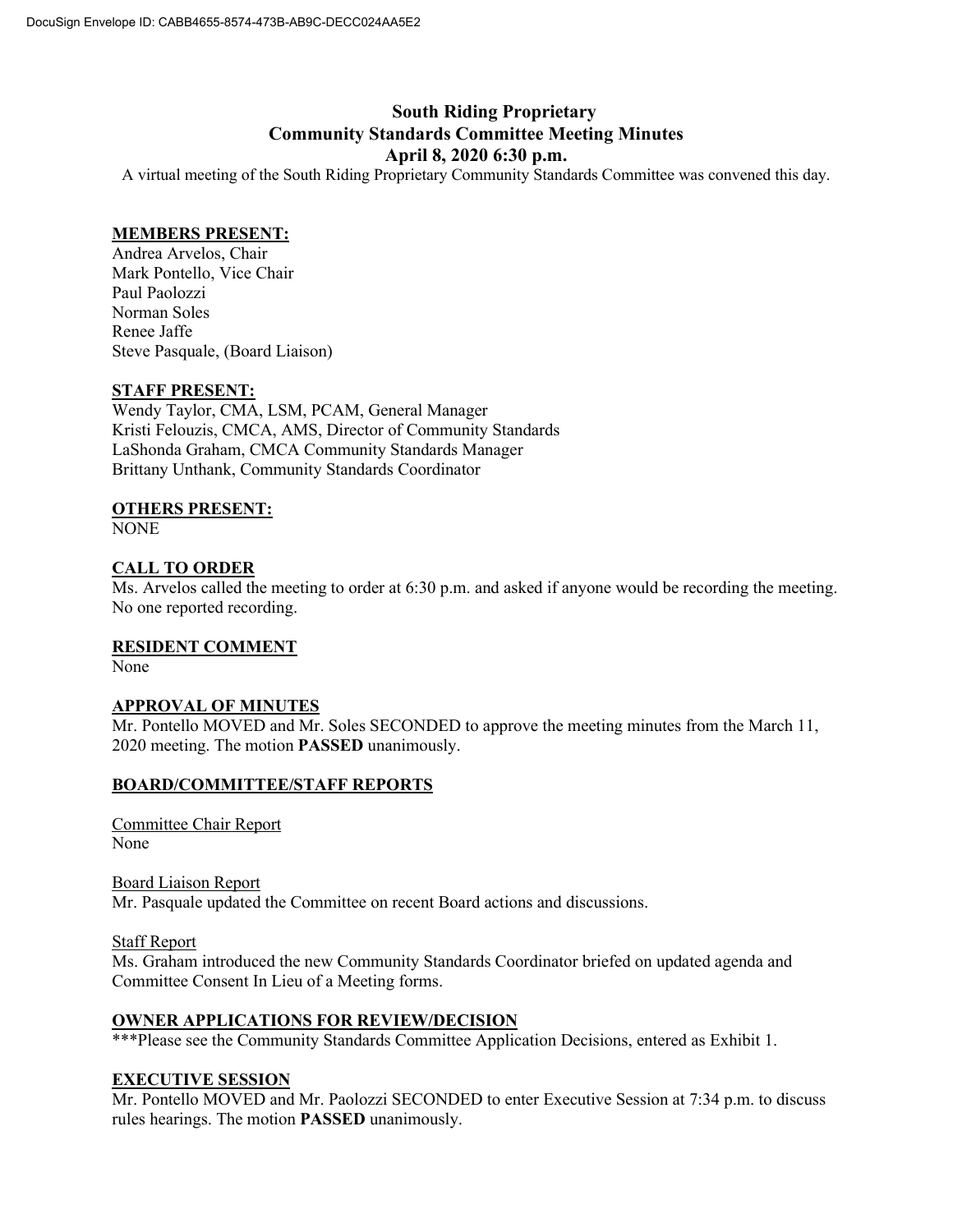Mr. Pontello MOVED and Mr. Paolozzi SECONDED to exit Executive Session at 7:35 p.m. The motion **PASSED** unanimously.

# **ACTION TAKEN POST EXECUTIVE SESSION**

Mr. Pontello MOVED and Mr. Paolozzi SECONDED to approve the Rules Violation and Application Assessment Consent Agendas as recommended by Staff. The motion **PASSED** unanimously.

#### **DISCUSSION**

The Committee nominated Mr. Paul Paolozzi for re-appointment to the Committee. Mr. Pontello MOVED and Mr. Soles SECONDED the motion and it PASSED unanimously.

The Committee nominated Mr. Norman Soles for re-appointment to the Committee. Mr. Pontello MOVED and Mr. Paolozzi SECONDED the motion and it PASSED unanimously.

## **ADJOURNMENT**

Ms. Arvelos MOVED and Mr. Pontello SECONDED to adjourn the meeting at 7:37 p.m.

The next meeting will be held virtually via Zoom, Wednesday, April 22, 2020 at 6:30 p.m.

DocuSigned by: Andrea Arnelos  $Signal: \_\_\_\_7 \_\_555 \subseteq 16 \subseteq COE40 \subseteq \_\_\_\_\_7$ 

Andrea Arvelos, Community Standards Committee Chair

Date Approved: April 22, 2020